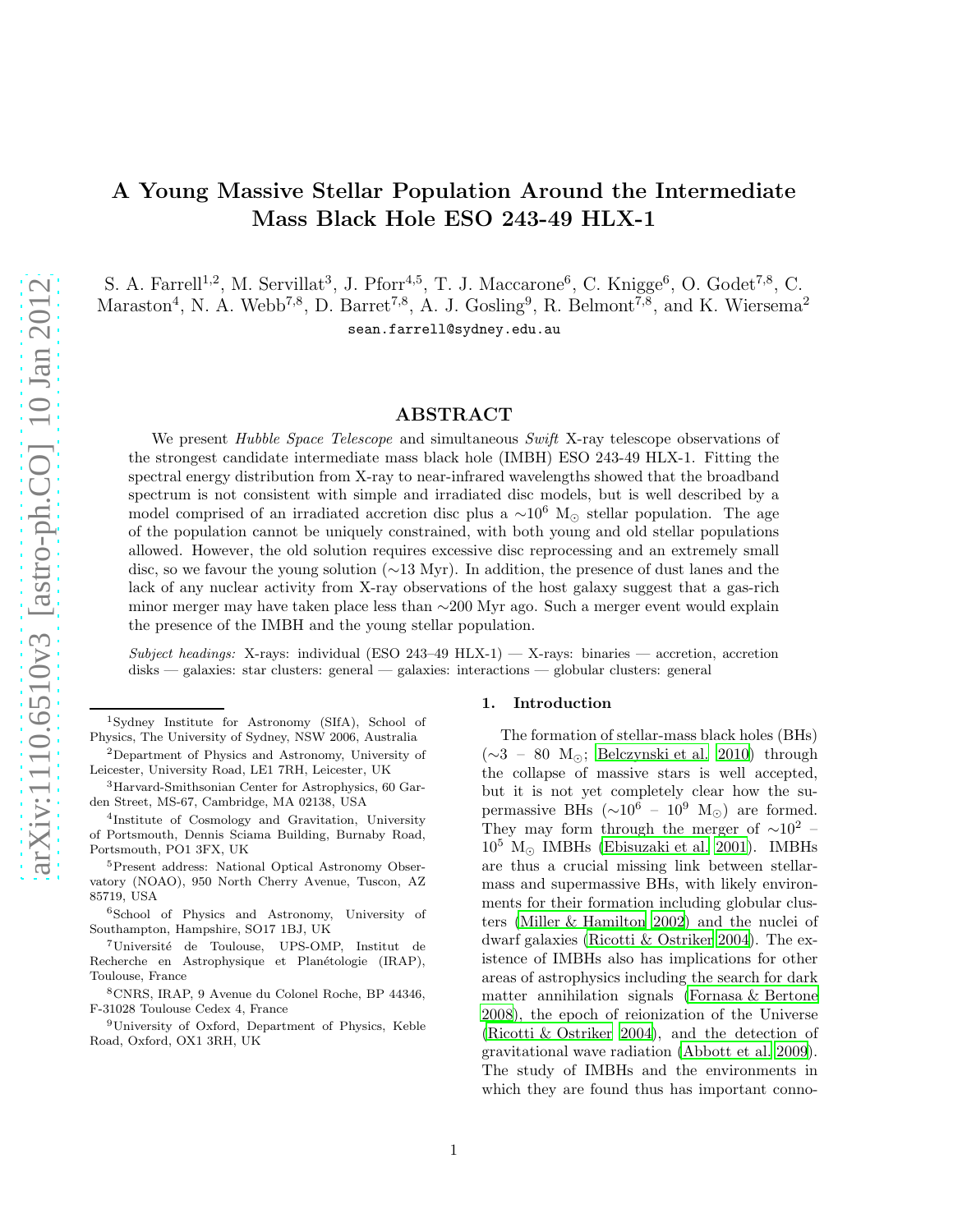tations for a wide range of important questions in modern astrophysics.

The brightest ultra-luminous X-ray source ESO 243-49 HLX-1 currently provides the strongest evidence for the existence of IMBHs [\(Farrell et al.](#page-9-4) [2009\)](#page-9-4). HLX-1 is located in the halo of the edgeon S0a galaxy ESO 243-49, ∼0.8 kpc out of the plane and ∼3.3 kpc away from the nucleus. At the redshift of ESO 243-49 ( $z = 0.0223$ ) the maximum 0.2 – 10 keV X-ray luminosity of HLX-1 is  $\sim$ 1.3 × 10<sup>42</sup> erg s<sup>-1</sup> [\(Godet et al. 2011a\)](#page-9-5), a factor of ∼400 above the theoretical Eddington limit for a 20 M<sub>☉</sub> BH. Luminosities up to  $\sim 10^{41}$  erg s<sup>-1</sup> can be explained by stellar-mass BHs undergoing super-Eddington accretion [\(Begelman 2002\)](#page-8-2) and/or experiencing significant beaming, which makes them appear to exceed the Eddington limit for isotropic radiation [\(King 2008;](#page-9-6) [Freeland et al.](#page-9-7) [2006\)](#page-9-7). However, luminosities above  $\sim 10^{41}$  erg s<sup>-1</sup> are difficult to explain without a more massive BH. Following the discovery of an optical counterpart by [Soria et al. \(2010](#page-9-8)), the distance to HLX-1 was confirmed through the detection of the H $\alpha$ emission line at a redshift consistent with the host galaxy [\(Wiersema et al. 2010\)](#page-9-9), confirming the extreme luminosity. Modelling the accretion disc emission using relativistic [\(Davis et al. 2011](#page-8-3)) and slim disc [\(Godet et al. 2011b\)](#page-9-10) models implies a mass between  $\sim$ 3,000 – 100,000 M<sub>☉</sub>, consistent with values obtained by scaling from stellar-mass BH binaries [\(Servillat et al. 2011\)](#page-9-11).

Long-term monitoring with the Swift observatory has shown that HLX-1 varies in X-ray luminosity by a factor of ∼50 [\(Godet et al. 2009\)](#page-9-12), with correlated spectral variability reminiscent of that seen in Galactic stellar-mass BHs [\(Servillat et al.](#page-9-11) [2011\)](#page-9-11). Since the Swift monitoring began in 2009, HLX-1 has been observed to undergo three outbursts, each spaced approximately one year apart [\(Godet et al. 2011b](#page-9-10)). The characteristic timescales of the outbursts are inconsistent with the thermal-viscous instability model, and the outburst mechanism could instead be tidal stripping of a companion star in an eccentric orbit [\(Lasota et al. 2011](#page-9-13)).

Excess UV emission was detected consistent with HLX-1 with the GALEX and Swift observatories, although this emission could not be resolved from the nucleus of ESO 243-49 [\(Webb et al. 2010\)](#page-9-14). At least some of the UV excess is likely to be associated with a z  $\sim$ 0.03 background galaxy [\(Wiersema et al. 2010;](#page-9-9) [Farrell et al. 2011](#page-9-15)). Using preliminary UV fluxes obtained from the Hubble Space Telescope (HST) data presented in this paper, [Lasota et al. \(2011\)](#page-9-13) estimated the age of the stellar environment around HLX-1 to be  $\sim 0.3 - 0.6$  Gyr through stellar population synthesis modelling and the assumption of a  $5 \times 10^6$  M<sub>☉</sub> cluster mass and Solar metallicities. They therefore concluded that the most likely progenitor of the companion star would be an AGB star with a mass  $\sim$ 2.7 – 3.5  $M_{\odot}$ . However, the contribution from accretion disc emission (in particular possible irradiation in the outer disc) were not taken into account, and so a more rigorous approach employing broadband modelling is required.

In this paper we report the results of detailed broadband spectral modelling of HLX-1 using UV, optical and near-IR observations performed with the HST in conjunction with simultaneous observations performed in X-ray wavelengths with the Swift X-ray Telescope  $(XRT)$ . The paper is organised as follows: §2 lists the data reduction steps, while §3 describes the analysis methods employed and the results obtained. §4 discusses the implication of these results and the conclusions that we have drawn.

## 2. Data Reduction

Following the peak of the second outburst we obtained three orbits of observations with the HST on 2010 September 13 and 23 under program #12256 in order to constrain the nature of the environment around HLX-1. During these observations HLX-1 was in the thermally dominated high/soft spectral state. Observations were performed in the far-UV (FUV) band using the Advanced Camera for Surveys (ACS) Solar Blind Camera (SBC), and in the near-UV (NUV), Washington C, V, I and H bands with the Wide Field Camera 3 (WFC3) UVIS and IR cameras. Table [1](#page-4-0) presents the log of the HST observations. We analyzed the final  $HST$  images generated by the pipeline (drz files) using the latest calibration data (CALWF3=2.1 as of 2010 May 15, and CALACS=5.1.1 as of 2010 April 27). As part of the pipeline these images were flat fielded, combined (with cosmic ray rejection) and geometri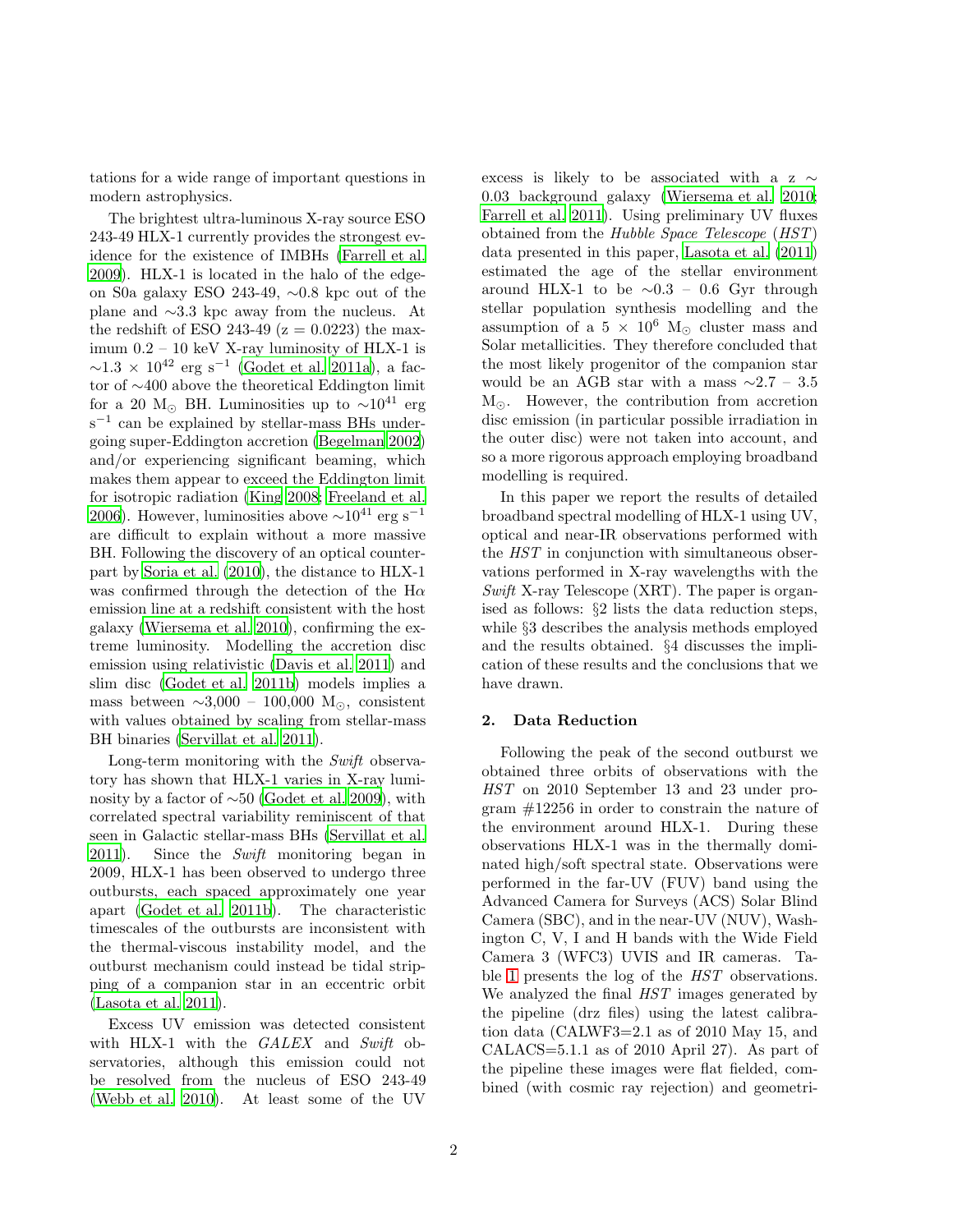cally corrected using PyDrizzle v6.3.5 (2010 May 19).

We corrected the astrometry of each  $HST$  image following a two-step procedure with an intermediate image and using the US Naval Observatory CCD Astrograph Catalog (UCAC3; [Zacharias et al. 2010\)](#page-9-16) as an astrometric reference (typical rms error of  $0.1''$ ). As the *HST* WFC3 and ACS fields of view are relatively small and the target is located in a particularly empty field that only contains 1 or 2 UCAC3 sources (including the extended source ESO 243-49 itself), we used an intermediate image obtained with the Infrared Side Port Imager (ISPI) at the Cerro Tololo inter-American observatory (CTIO; [van der Bliek et al.](#page-9-17) [2004\)](#page-9-17) on 2009 August 2. This image covers a  $10'\times10'$  region around ESO 243-49 in the J-band. We aligned the ISPI image on the UCAC3 catalogue using the Starlink/ GAIA software and obtained a precision of 0.13′′ (rms) using 9 reference stars. We then used the ISPI image as a reference to align the WFC3 images. The number of stars used in the process and the resulting absolute position error are given in Table [1](#page-4-0) for each band. For the ACS-SBC image (F140LP filter), this process could not be applied because of the lack of detection of ISPI stars in this band. We thus used the WFC3-UVIS near-UV image as a reference, finding 4 common objects. The precision is also reported in Table [1.](#page-4-0) The HLX-1 Chandra X-ray position is  $0.3''$  at  $95\%$  confidence [\(Webb et al. 2010\)](#page-9-14). The HST errors include the UCAC3 absolute error of 0.05′′ and the ISPI relative error of 0.13" ( $1\sigma$ ). The final position error, adding in quadrature all errors, is thus 0.5′′ at  $95\%$  confidence level for each  $HST$  image. A single counterpart is clearly detected in each band within this error circle (Figure [1\)](#page-3-0), although in the F160W H-band filter image it is difficult by eye to see the counterpart against the strong diffuse emission from the galaxy.

The field of HLX-1 was also observed with the Swift XRT (obsid's: 00031287055, 00031287056, 00031287057, 00031287058, and 00031287059) on 2010 September 13, 14, and 23 for a total of 17.5 ks. The data were reduced, and spectra were extracted in the same manner as described in [Servillat et al. \(2011\)](#page-9-11). The spectra were binned to a minimum of 20 counts per bin in order to use  $\chi^2$  statistics for the fitting.

### 3. Data Analysis & Results

A single point source was significantly detected in all the HST images within the 95% confidence levels of the combined Chandra and HST astrometry of HLX-1 (see Figure [1\)](#page-3-0). The source is un-resolved in all the images<sup>[1](#page-2-0)</sup>. The  $0.08''$  FWHM of the point spread function (PSF) in the raw WFC3-UVIS images converts to a diameter upper limit of 40 pc at the distance to HLX-1 (95 Mpc, [Wiersema et al. 2010\)](#page-9-9).

We extracted the flux of the HLX-1 counterpart using aperture photometry with the astrolib IDL procedure<sup>[2](#page-2-1)</sup> aper, after centring with the cntrd procedure. We used extraction radii that encircle at least 90% of the energy from the source (see Table [2\)](#page-5-0). The encircled energy curve was cal-culated from the Tiny Tim PSF models<sup>[3](#page-2-2)</sup> [\(Krist](#page-9-18) [1995\)](#page-9-18) which consistently match the identified stars in the raw images, degraded with a Gaussian filter to reproduce the effect of image combination with drizzle. We then subtracted the background, estimated in an annulus around the source, and applied aperture corrections (see Table [2\)](#page-5-0) to the net flux to obtain the total flux from the target.

For the WFC3-IR F160W image, the galaxy emission is about 10 times higher than the flux of the counterpart to HLX-1 and the background is not symmetric. We therefore interpolated the extended emission of the galaxy in a 10-pixel radius region around HLX-1 using the procedure grid tps in IDL, and subtracted it from the image in order to obtain a flat and symmetric background around the source. We then performed similar aperture photometry as for the other bands.

The fluxes were converted into AB magnitudes using the magnitude zero points given in the HST WFC3 and ACS documentation and webpages<sup>[4](#page-2-3)[5](#page-2-4)</sup>. Errors on the photometry were computed with the aper procedure as the quadratic sum of the scatter in background values, the random photon noise, and the uncertainty in mean sky brightness. The magnitudes obtained for the HLX-1 counterpart

<span id="page-2-0"></span><sup>&</sup>lt;sup>1</sup>In the FUV image it appears to be extended, but is in fact consistent with the FWHM of the larger ACS-SBC PSF. <sup>2</sup>http://idlastro.gsfc.nasa.gov

<span id="page-2-1"></span><sup>3</sup>http://www.stsci.edu/hst/observatory/focus/TinyTim

<span id="page-2-2"></span><sup>4</sup>http://www.stsci.edu/hst/wfc3/phot zp lbn

<span id="page-2-4"></span><span id="page-2-3"></span><sup>5</sup>http://www.stsci.edu/hst/acs/analysis/zeropoints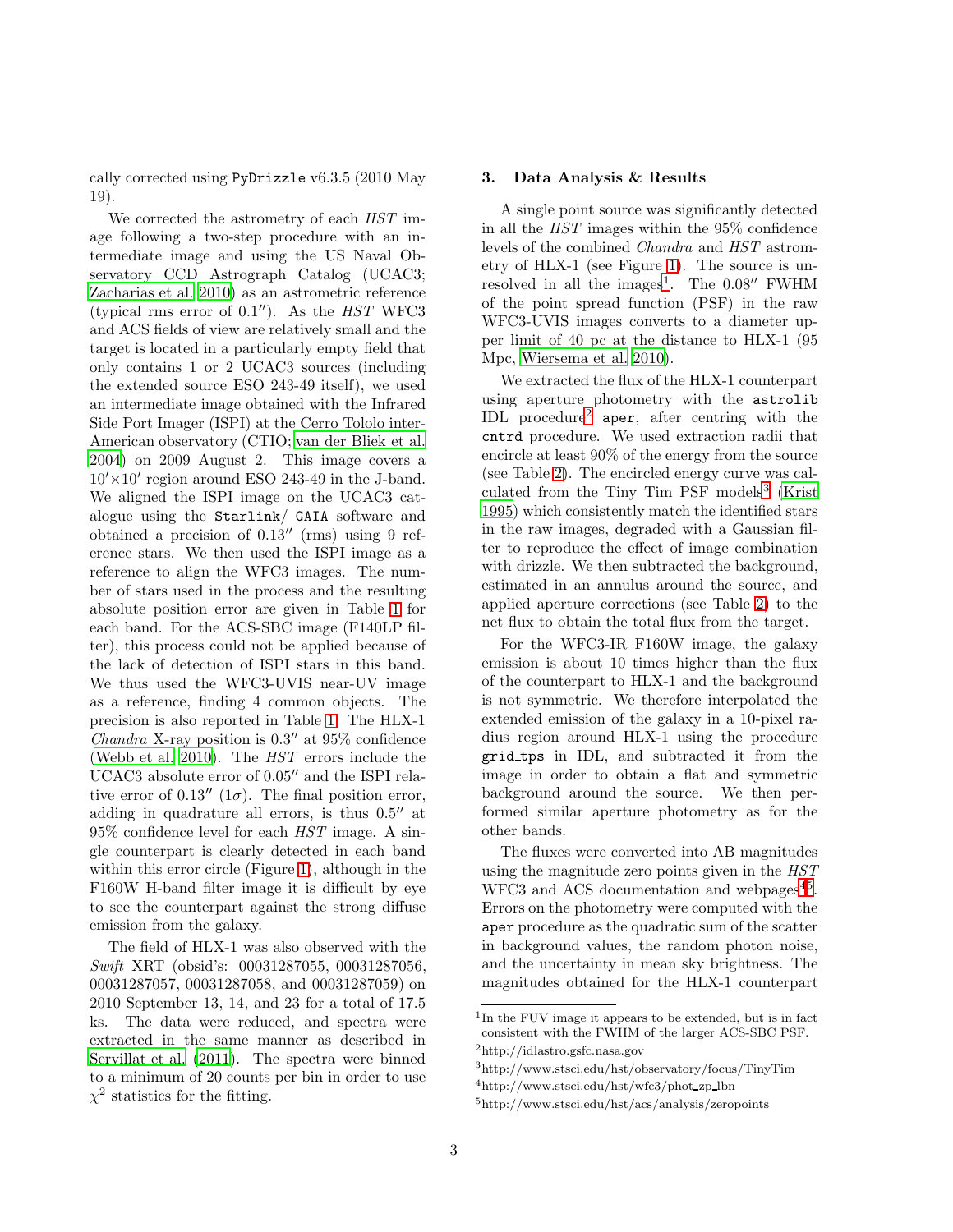

<span id="page-3-0"></span>Fig. 1.— Top panels: HST images from each of the 6 filters (far-UV, near-UV, Washington C-band, V-band, I-band, and H-band) zoomed in on HLX-1. The circles indicate the X-ray position of HLX-1 with the radii of 0.5′′ indicating the combined HST plus Chandra 95% astrometric error. Bottom: Composite HST image constructed from all UV, optical and near-IR images. Prominent dust lanes around the nucleus of ESO 243-49 are evident. The HLX-1 counterpart is indicated by the tick marks. The two sources directly to the West of HLX-1 are a pair of background galaxies.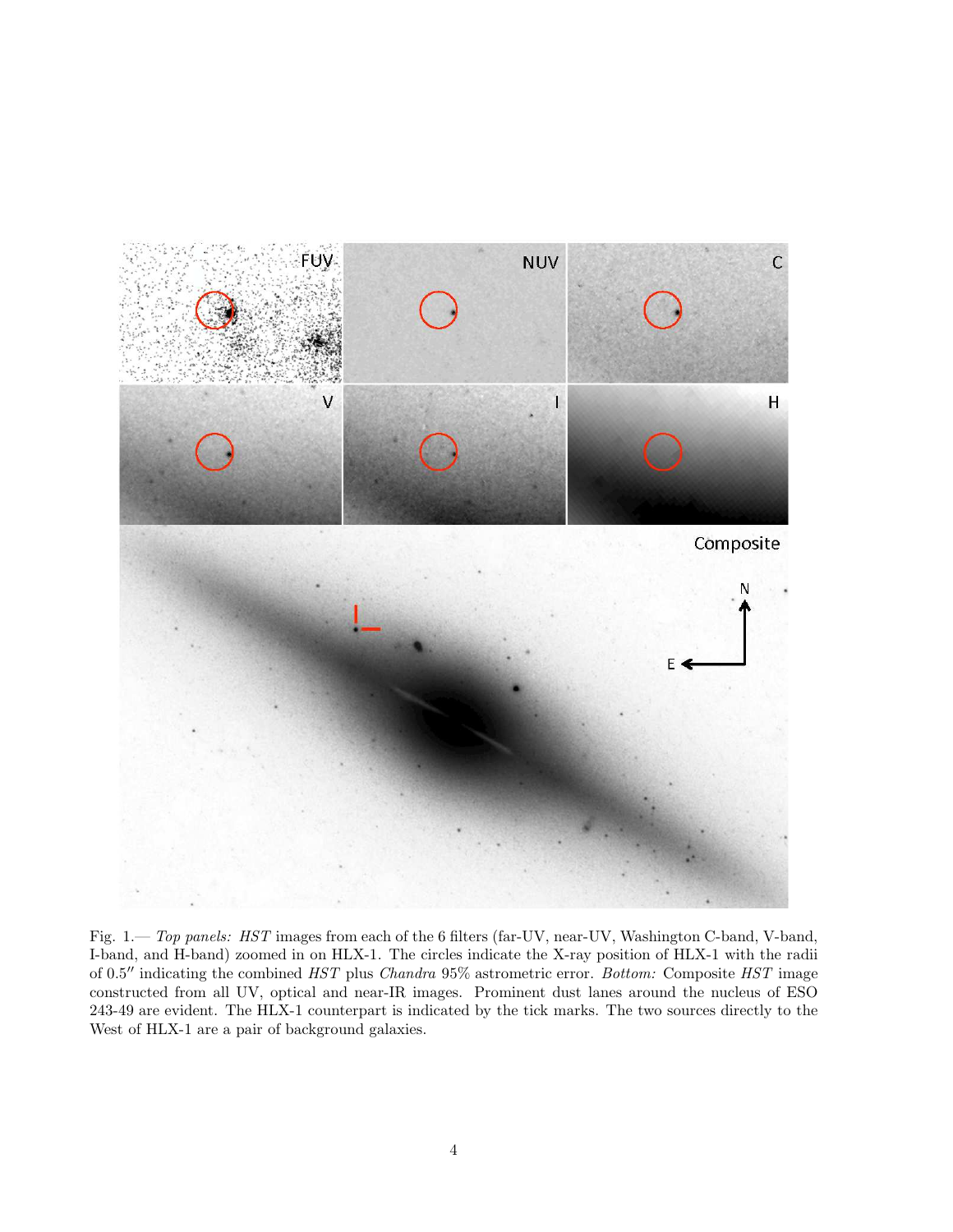Table 1: Log of the *HST* observations and details of the astrometric corrections applied to the images.

<span id="page-4-0"></span>

| Instrument | Filter | Date       | $\iota_{exp}$        | $N_{ISPI}^{\text{a}}$ | Fit rms | Astrometric Error <sup>b</sup> |        |
|------------|--------|------------|----------------------|-----------------------|---------|--------------------------------|--------|
|            |        |            | $\left($ S $\right)$ |                       |         | <i>HST</i>                     | Total  |
| ACS-SBC    | F140LP | 2010-09-13 | 2480                 | $4^{\rm c}$           | 0.01''  | 0.35''                         | 0.47'' |
| WFC3-UVIS  | F300X  | 2010-09-23 | 1710                 | 6                     | 0.05''  | 0.35''                         | 0.47'' |
| WFC3-UVIS  | F390W  | 2010-09-23 | 712                  | 8                     | 0.05''  | 0.35''                         | 0.47'' |
| WFC3-UVIS  | F555W  | 2010-09-23 | 742                  | 18                    | 0.09''  | 0.40''                         | 0.50'' |
| WFC3-UVIS  | F775W  | 2010-09-23 | 740                  | 25                    | 0.09''  | 0.40''                         | 0.50'' |
| WFC3-IR    | F160W  | 2010-09-23 | 806                  | 22                    | 0.10''  | 0.41''                         | 0.50'' |

<sup>a</sup>Number of ISPI sources used in the correction.

 $<sup>b</sup>$ All errors quoted are at the 95% significance level.</sup>

 $c$ <sup>c</sup>The F140LP image was aligned on the F300X image, and not on ISPI directly.

in each filter are given in Table [2.](#page-5-0) The fluxes and errors were then converted into units of photons cm<sup>−</sup><sup>2</sup> s <sup>−</sup><sup>1</sup> and XSPEC-readable spectral files (with diagonalized response files) were generated using the ftools task flx2xspec.

The fitting of the broadband spectral energy distribution (SED) constructed from the HST and Swift data was performed using XSPEC v12.6.0q [\(Arnaud 1996\)](#page-8-4). The Swift XRT data were consistent with both multi-colour disc black body and power law models, however, the power law photon index of  $\Gamma = 4.9$  is unphysically steep. We thus assumed a thermal model for the X-ray emission and fitted the SED with an irradiated disc model (*diskir*; Gierliński et al. 2008, [2009\)](#page-9-20), which includes thermal emission from the inner disc, non-thermal contribution from the Compton tail, and reprocessing in the outer disc. Components representing absorption by the neutral hydrogen column (using the tbabs model and the elemental abundances prescribed in [Lodders 2003\)](#page-9-21) and dust extinction (using the redden model and the extinction curves in [Cardelli et al. 1989\)](#page-8-5) were included. An acceptable fit was not obtained  $(\chi^2/\text{dof} =$ 48.26/30), with a clear excess of UV/optical/near-IR emission evident in the residuals.

HLX-1's position  $\sim$ 1 kpc out of ESO 243-49's plane is naturally explained if the BH were embedded in a cluster of stars. We therefore attempted to fit the red excess in the SED using stellar population models representing emission from such a stellar cluster. We generated XSPEC additive ta-

ble models<sup>[6](#page-4-1)</sup> for the [Maraston \(2005\)](#page-9-22) stellar population models (based on theoretical atmospheres with the Salpeter initial mass function) using the ftools routine wftbmd. We added this component to the absorbed, reddened, irradiated disc model with no priors imposed on the age or metallicity of the stellar component. The redshift was frozen at the value of  $z = 0.0223$  obtained from VLT spectroscopy [\(Wiersema et al. 2010\)](#page-9-9) but the remaining parameters were free to vary<sup>[7](#page-4-2)</sup>.

Two distinct fits were obtained with the irradiated disc plus stellar population model. One solution had a young stellar population (13 Myr) with a low fraction of bolometric flux reprocessed in the outer disc. The second solution was with an older stellar age (13 Gyr) and high levels of disc irradiation. Ages up to ∼200 Myr are also allowed (giving  $f_{\text{out}} \sim 1 \times 10^{-3}$ ), but solutions between  $\sim$ 200 Myr – 10 Gyr required unphysically high fractions of reprocessing in the outer disc  $($   $\gg$  10<sup> $\%$ </sup> of the bolometric flux, implying that the solid angle of the disc seen by the central BH is  $> 4\pi$ sr; see Gierliński et al. 2009). The best fit outer disc radii in both fits were  $\sim 10^3$  times the inner disc radius. Such a small disc would be stable in the context of the thermal-viscous disc instability model [\(Lasota et al. 2011\)](#page-9-13), adding further weight to the arguments against this mechanism driving the observed outbursts. The stellar metallicity, ir-

<sup>6</sup>http://www.maraston.eu/Xspec models

<span id="page-4-2"></span><span id="page-4-1"></span><sup>7</sup>The upper limit of the age was constrained to be 13.5 Gyr, consistent with the age of the Universe minus the light travel time from HLX-1 to Earth.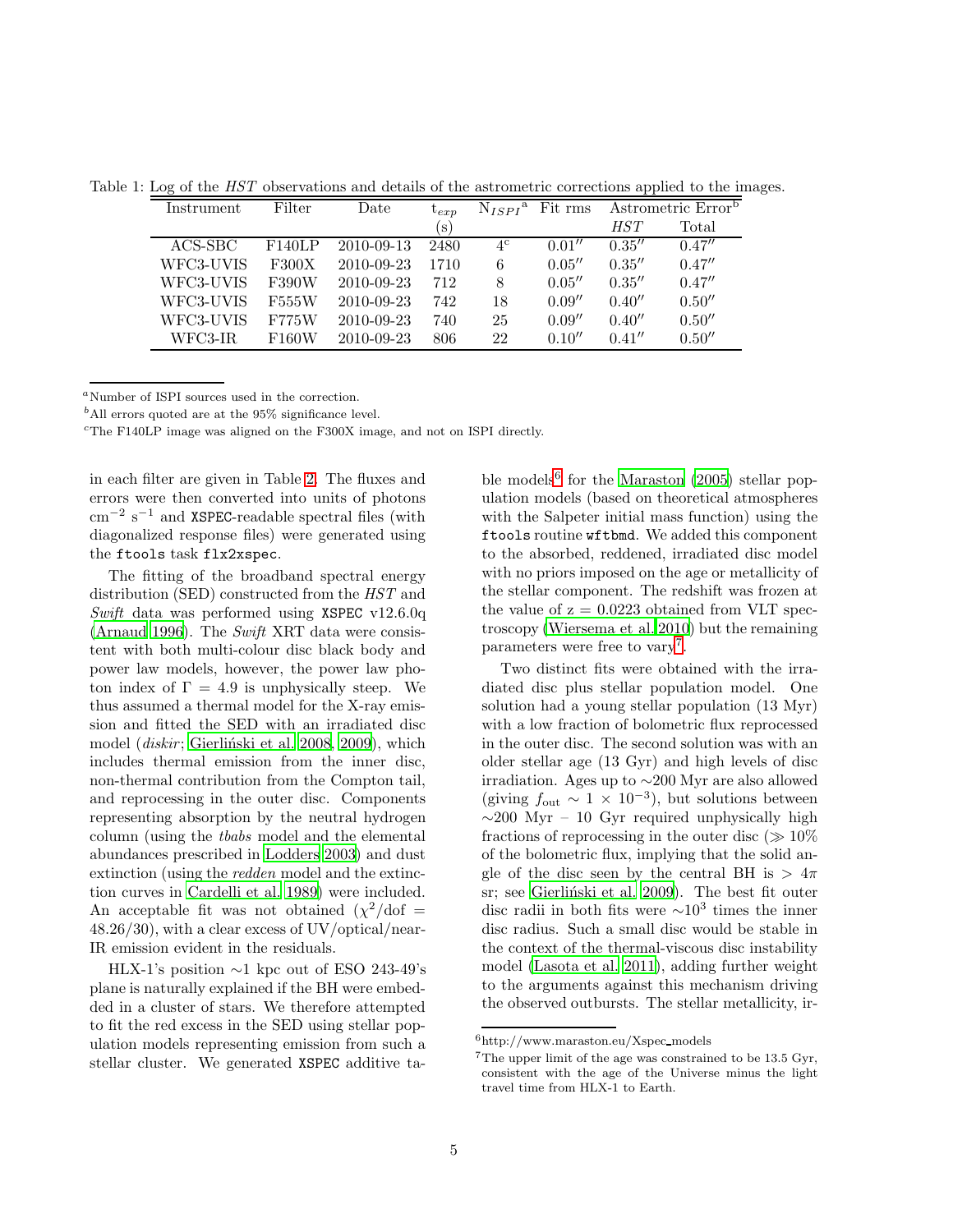<span id="page-5-0"></span>

| Band       | Filter       | $\lambda_{pivot}$ | <b>FWHM</b> | Aperture Size |               | Encircled Energy |         | Magnitude        |
|------------|--------------|-------------------|-------------|---------------|---------------|------------------|---------|------------------|
|            |              | `Å`               | (A)         | Src           | Bkg           | $Src^a$          | $Bkg^b$ | (AB mag)         |
| FUV        | F140LP       | 1527              | 294.08      | 0.5''         | $0.5 - 0.6''$ | $90.5\%$         | $1.8\%$ | $24.11 \pm 0.05$ |
| <b>NUV</b> | <b>F300X</b> | 2829.8            | 753         | 0.4''         | $0.4 - 0.5''$ | $90.4\%$         | $1.2\%$ | $23.96 \pm 0.04$ |
| C          | F390W        | 3904.6            | 953         | 0.4''         | $0.4 - 0.5''$ | 91.6\%           | $1.2\%$ | $23.92 \pm 0.06$ |
| V          | F555W        | 5309.8            | 1595.1      | 0.4''         | $0.4 - 0.5''$ | $92.1\%$         | $1.1\%$ | $23.83 \pm 0.08$ |
| L          | <b>F775W</b> | 7733.6            | 1486        | 0.3''         | $0.2 - 0.3''$ | $90.2\%$         | $2.1\%$ | $23.91 \pm 0.08$ |
| H          | F160W        | 15405.2           | 2878.8      | 0.5''         | $0.5 - 0.6''$ | $90.6\%$         | $1.2\%$ | $24.4 \pm 0.3$   |

Table 2: HST photometry of the HLX-1 counterpart.

<sup>a</sup>Fraction of encircled energy in the aperture.

<sup>b</sup>Fraction of the source energy included in the background anunulus.

radiated disc fraction, and outer disc radius were poorly constrained, preventing us from drawing any strong conclusions regarding the nature of the stellar population or the size and level of irradiation of the disc. In addition, the fact that we can fit the data with two models with such disparate parameter values indicates degeneracies in the fit, particularly between the stellar age and fraction of outer disc irradiation. Nonetheless, using the age, metallicity, and luminosity of the stellar components in each fit, we are able to constrain the stellar-mass to be  $∼(4-6) × 10^6$  M<sub>☉</sub>. Table [3](#page-6-0) lists the parameter values obtained with this fit.

To test for model dependency in the fit, we also generated additive table models using stellar population models based on empirical stellar libraries by [Maraston & Stromback \(2011\)](#page-9-23). In particular, we used the models based on the [Pickles \(1998\)](#page-9-24) Solar metallicity library, because of their extended wavelength range. Replacing the theoretical atmosphere models with these empirical stellar library models also obtained fits with both young  $(\chi^2/dof)$  $= 23.81/28$  and old  $(\chi^2/\text{dof} = 24.52/28)$  stellar populations.

#### 4. Discussion & Conclusions

The detection of a stellar population around HLX-1 provides insights into the origin of and environment around an IMBH. Our SED fitting could not constrain the age of the stellar cluster around HLX-1 other than to show that only young or old populations are allowed. However, the reprocessing fraction in the outer disc required for old solution is ∼10%, which borders on being non-physical (reprocessing fractions >10% require the disc to subtend an unfeasibly large solid angle; Gierlinski et al. 2009). In addition, the size of the accretion disc is constrained to be extremely small with an outer radius ∼1000 times the inner disc radius.

Galactic low mass X-ray binaries in discdominated states typically have fractions of reprocessing in the outer disc of  $f_{\text{out}} \sim 10^{-3}$ (Gierliński et al. 2009), far lower than the value obtained in the old stellar population solution. The outer disc radius also has a strong effect on the reprocessing fraction. Freezing the outer disc radius at a more likely value of  $10^5 R_{\rm in}$  (C. Done 2011, private communication) we could not find an acceptable fit solution with an old population  $(\chi^2/\text{dof} = 225.42/29)$ , indicating that an extremely high reprocessed fraction and an extremely small disc are necessary outcomes with an old star cluster<sup>[8](#page-5-1)</sup>. We therefore favour the young stellar population solution, although without additional data we cannot conclusively rule out an extremely old star cluster. The upper limit of 40 pc derived for the cluster diameter is consistent with either a globular cluster or young massive star cluster, which typically have halfmass radii of  $\sim$ 10 pc [\(Harris 1996\)](#page-9-25) and < 50 pc [\(Portegies Zwart et al. 2010](#page-9-26)), respectively.

The presence of a young stellar population is difficult to reconcile with HLX-1 residing in a classical globular cluster (such as those observed in

<span id="page-5-1"></span><sup>8</sup> In contrast, the poor constraints on the outer disc radius in the young stellar population solution allow for a much larger value up to  $10^6 R_{\rm in}$  without an increase in the  $\chi^2$ .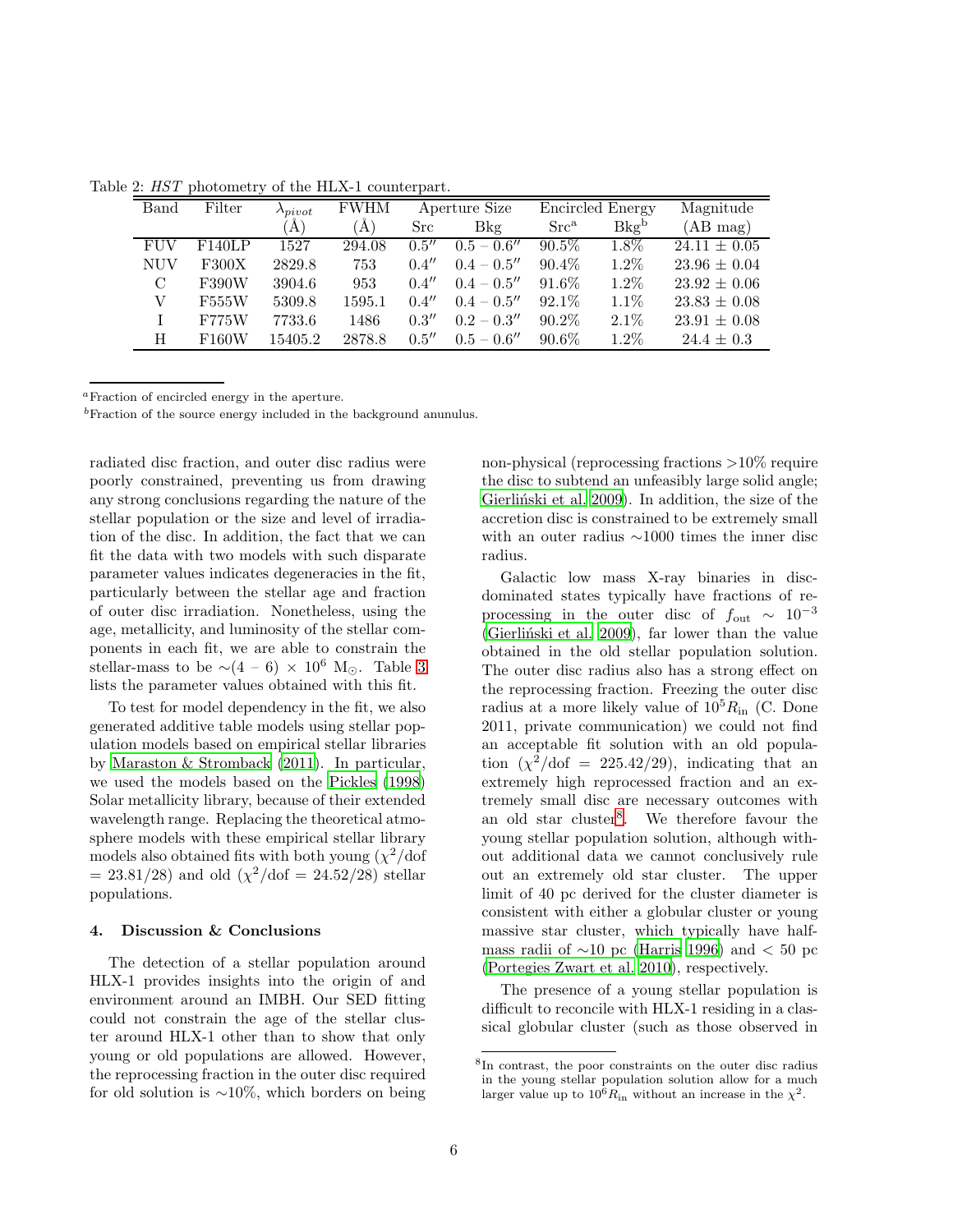<span id="page-6-0"></span>

| Parameter                                               | Symbol                | $\text{Values}^{\overline{\mathbf{a}}}$ |                          | Units                      |  |  |  |  |
|---------------------------------------------------------|-----------------------|-----------------------------------------|--------------------------|----------------------------|--|--|--|--|
|                                                         |                       | Young                                   | Old                      |                            |  |  |  |  |
| Extinction                                              | $E(B - V)$            | $0.42^{+0.06}_{-0.4}$                   | $0.2^{+0.3}_{-0.2}$      | mag                        |  |  |  |  |
| Absorption                                              | $N_{\rm H}$           | $0.1^{+0.06}_{-0.06}$                   | $0.04^{+0.07}_{-0.07}$   | $10^{22}~\mathrm{cm^{-2}}$ |  |  |  |  |
| <b>Stellar Population Component</b>                     |                       |                                         |                          |                            |  |  |  |  |
| Metallicity <sup>b</sup>                                | $Z_*$                 |                                         | $\mathfrak{D}$           | $Z_{\odot}$                |  |  |  |  |
| Age <sup>b</sup>                                        | $Log(Age_*)$          | < 7.1                                   | 10.1                     | Log(yr)                    |  |  |  |  |
| Bolometric stellar population luminosity                | $L_{*}$               | $1.4 \times 10^{42}$                    | $5.5 \times 10^{39}$     | $erg s^{-1}$               |  |  |  |  |
|                                                         |                       | $3.7 \times 10^8$                       | $1.4 \times 10^{6}$      | $L_{\odot}$                |  |  |  |  |
| Stellar mass                                            | $M_{*}$               | $4 \times 10^6$                         | $6 \times 10^6$          | $\rm M_{\odot}$            |  |  |  |  |
| Irradiated Disc Component                               |                       |                                         |                          |                            |  |  |  |  |
| Disc temperature                                        | $kT_d$                | $0.19^{+0.03}_{-0.02}$                  | $0.21_{-0.04}^{+0.03}$   | $\rm\thinspace keV$        |  |  |  |  |
| Photon index <sup>c</sup>                               | Г                     | 2.1                                     | 2.1                      | .                          |  |  |  |  |
| High-energy turn over temperature <sup>c</sup>          | $kT_e$                | 100                                     | 100                      | keV                        |  |  |  |  |
| Ratio of Compton tail to disc luminosity                | $L_c/L_d$             | $0.09_{-0.05}^{+0.1}$                   | $0.13_{-0.09}^{+0.1}$    | .                          |  |  |  |  |
| Compton inner disc fraction $\epsilon$                  | $f_{\rm in}$          | $\Omega$                                | 0                        | .                          |  |  |  |  |
| Radius of Compton illuminated disc <sup>c</sup>         | $r_{\rm irr}$         | 1.001                                   | 1.001                    | $R_{\rm in}$               |  |  |  |  |
| Fraction of flux thermalised in outer disc <sup>b</sup> | $f_{\rm out}$         | $8 \times 10^{-7}$                      | $0.098^{+0.002}_{-0.07}$ | .                          |  |  |  |  |
| Outer disc radius <sup>b</sup>                          | $Log(r_{\text{out}})$ | 3.4                                     | $3.4^{+0.3}_{-3}$        | $Log(R_{in})$              |  |  |  |  |
| Bolometric disc luminosity                              | $L_d$                 | $1.1 \times 10^{42}$                    | $1.1 \times 10^{42}$     | $erg s^{-1}$               |  |  |  |  |
| Fit statistics                                          | $\chi^2/\text{dof}$   | 23.38/27                                | 24.28/27                 | $\cdots$                   |  |  |  |  |

## Table 3: Best-fit spectral parameters for both the young and old stellar population solutions.

 $^a\mathrm{All}$  errors are quoted at the 90% confidence level.

<sup>&</sup>lt;sup>b</sup>These parameters without errors could not be constrained. For example, values as high as  $1 \times 10^{-3}$  and 6 are allowed for the  $f_{\rm out}$  and  $r_{\rm out}$  parameters respectively in the young solution.

<sup>&</sup>lt;sup>c</sup>Contribution from a Compton component is minimal, so we froze kT<sub>e</sub> = 100 keV,  $\Gamma$  = 2.1 (consistent with deeper observations of HLX-1 and stellar-mass BH binaries in the same luminosity state [Servillat et al. 2011;](#page-9-11) [Done et al. 2007](#page-9-27)),  $f_{\text{in}} = 0$  and  $r_{\text{irr}} =$ 1.001, setting the Compton illumination component to zero.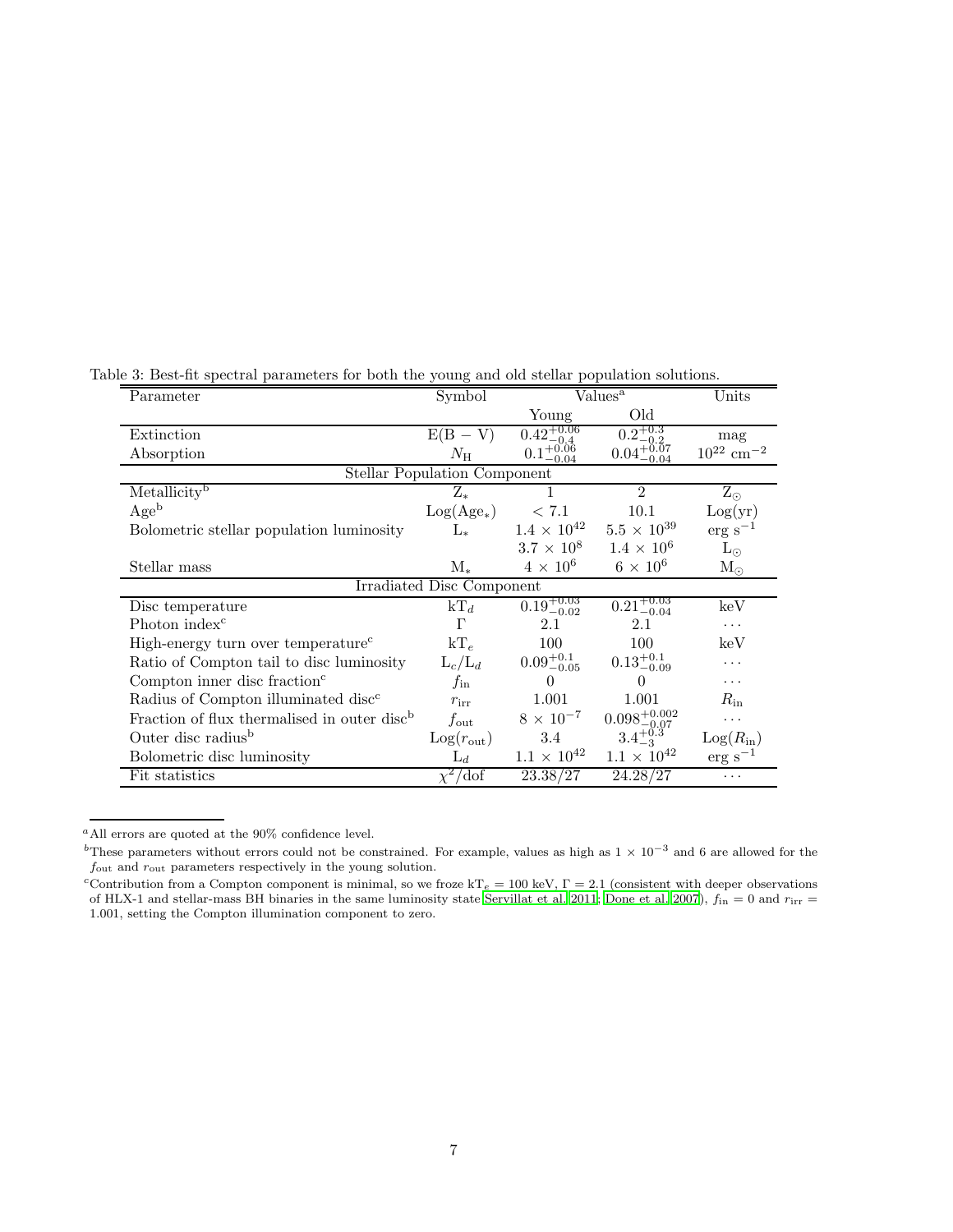

Fig. 2.— Best-fit broadband SED model of HLX-1 constructed using Swift XRT and HST data. Left: fitted with a model representing low level disc irradiation plus a young stellar population model. Right: fitted with a model representing a highly irradiated disc plus an old stellar population. The bottom panels show the fit residuals.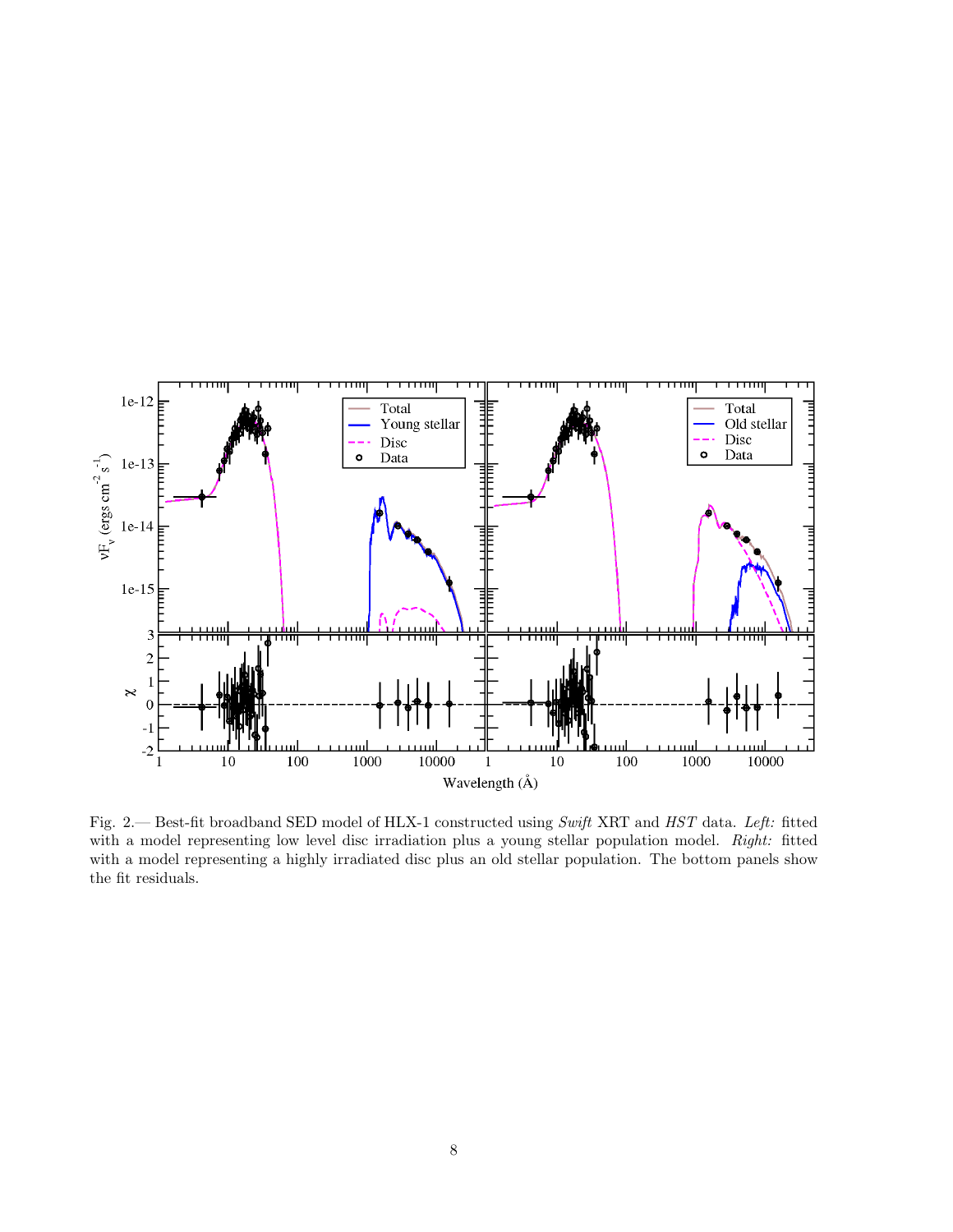our own Galaxy), which are typically dominated by old stars (e.g. [Forbes 2003\)](#page-9-28). However, globular clusters with young stellar populations have been observed around disrupted galaxies such as the Antennae [\(Bastian et al. 2006\)](#page-8-6) and the Magellanic Clouds [\(Elson & Fall 1985\)](#page-9-29). The mass of the cluster around HLX-1 (calculated using the derived age and metallicity, the observed luminosity and the model mass-to-light ratio<sup>[9](#page-9-30)</sup>) is  $\sim$ 4 × 10<sup>6</sup> M<sub>☉</sub>, which is at the upper end of the standard classical globular cluster mass range [\(Maraston et al.](#page-9-31) [2004\)](#page-9-31).

A young star cluster surrounding HLX-1 could also be explained in the accreted dwarf galaxy scenario [\(Knierman 2010](#page-9-32)). Tidally stripping a dwarf galaxy during a merger event could remove a large fraction of the mass from the dwarf galaxy, with star formation triggered as a result of the tidal interactions. This could result in the observed IMBH embedded in the remnant of the nuclear bulge and surrounded by a young, high metallicity, stellar population. It has been proposed that such accreted dwarf galaxies may explain the origin of some globular clusters, with the remnant cluster appearing more like a classical globular cluster as its stellar population ages [\(Forbes & Bridges](#page-9-33) [2010\)](#page-9-33).

A link has been drawn between the presence of prominent dust lanes in early-type galaxies with frequent gas-rich minor mergers, with the host galaxy nuclear BH becoming active within  $\lt$  200 Myr following the merger event [\(Shabala et al.](#page-9-34) [2011\)](#page-9-34). The HST images of ESO 243-49 (see Figure [1\)](#page-3-0) reveal pronounced dust lanes and yet no evidence of nuclear activity was detected in Chandra X-ray images [\(Servillat et al. 2011\)](#page-9-11), implying that the merger events that contributed to the formation of the dust lanes took place in the recent past. This is thus consistent with the presence of a young stellar population surrounding HLX-1, where localised star formation would have been triggered as a result of tidal interactions with ESO 243-49 following a recent merger event.

We note that [Soria et al. \(2011](#page-9-35)) argue against a young stellar population using lower signal-tonoise UBVR data from the Very Large Telescope. However, they do not fit the X-ray and optical data simultaneously and use alternative stellar population models. Additional HST observations obtained at different X-ray luminosities are thus required in order to test the competing theories and therefore constrain the disc irradiation and stellar population contributions.

We thank the referee for useful comments and J.-P. Lasota, T. Alexander, C. Done, S. Shabala, F. Grisé, K. Arnaud and R. Starling for helpful discussions. SAF is the recipient of an ARC Postdoctoral Fellowship, funded by grant DP110102889. SAF, TJM, AJG and KW acknowledge funding from the UK STFC. MS acknowledges support from NASA grants DD0-11050X andGO 12256. JP and CM acknowledge the Marie-Curie Excellence Team grant Unimass, ref. MEXT-CT-2006-042754 of the TMR programme financed by the European Community. NAW, DB and OG thank the CNES. Based on observations made with the NASA/ESA HST, obtained at the STScI, which is operated by the Association of Universities for Research in Astronomy, Inc., under NASA contract NAS 5-26555. These observations are associated with program #12256. Also based on observations with Swift.

Facilities: HST (ACS), HST (WFC3), Swift (XRT), CTIO.

## REFERENCES

- <span id="page-8-1"></span>Abbott, B. P., Abbott, R., Adhikari, R., et al. 2009, Phys. Rev. D, 80, 062001
- <span id="page-8-4"></span>Arnaud, K. A. 1996, Astronomical Data Analysis Software and Systems V, 101, 17
- <span id="page-8-6"></span>Bastian, N., Emsellem, E., Kissler-Patig, M., & Maraston, C. 2006, A&A, 445, 471
- <span id="page-8-2"></span>Begelman, M. C. 2002, ApJ, 568, L97
- <span id="page-8-0"></span>Belczynski, K., Bulik, T., Fryer, C. L., et al. 2010, ApJ, 714, 1217
- <span id="page-8-5"></span>Cardelli, J. A., Clayton, G. C., & Mathis, J. S. 1989, ApJ, 345, 245
- <span id="page-8-3"></span>Davis, S. W., Narayan, R., Zhu, Y., et al. 2011, ApJ, 734, 111
- de Grijs, R. 2009, Globular Clusters Guides to Galaxies, 353

<sup>9</sup>See<http://www.maraston.eu>